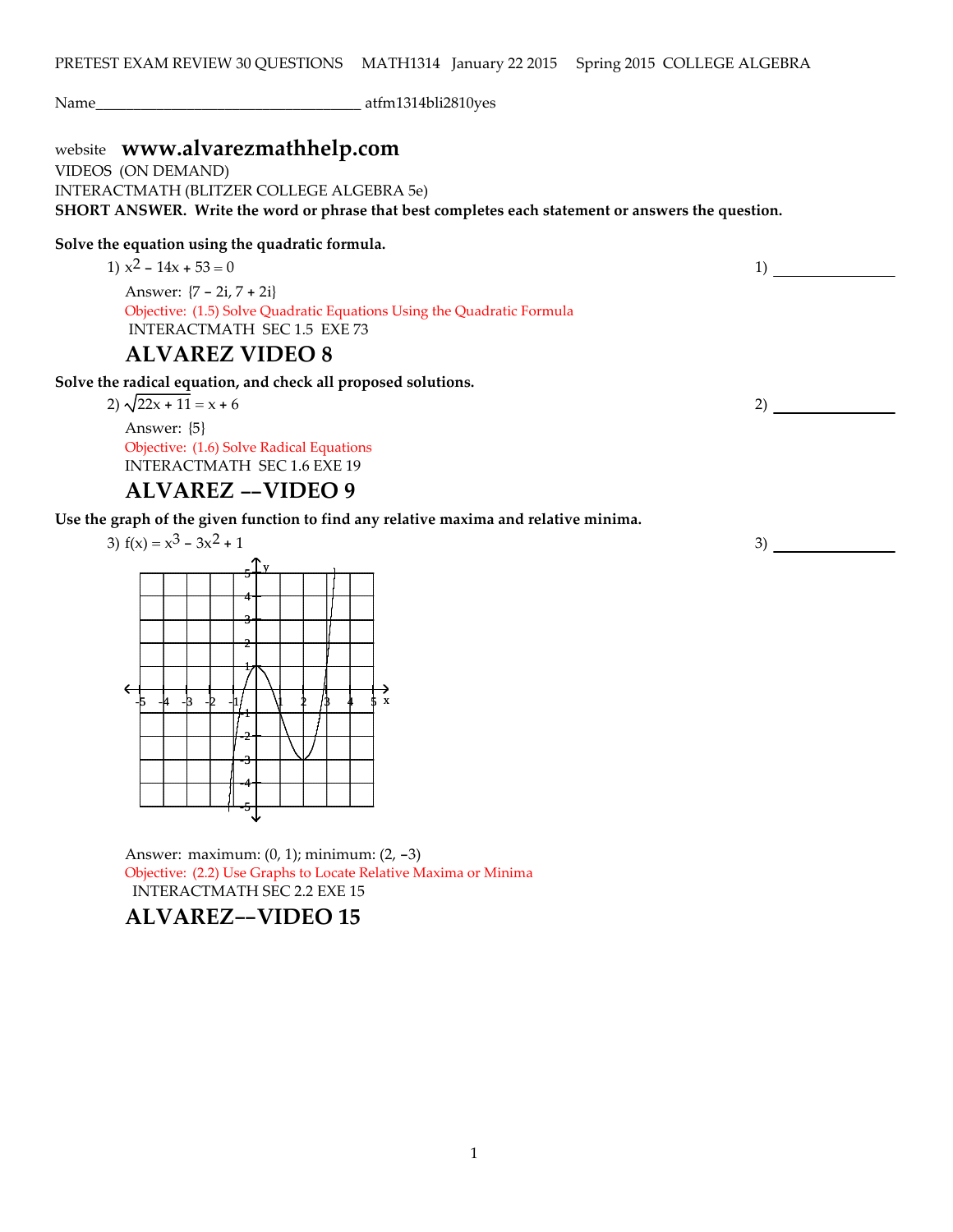



Objective: (2.2) Understand and Use Piecewise Functions INTERACTMATH SEC 2.2 EXE 45

# **ALVAREZ--VIDEO 17**

Find and simplify the difference quotient  $\frac{f(x+h) - f(x)}{h}$ ,  $h \ne 0$  for the given function.

5) 
$$
f(x) = x^2 + 9x - 2
$$

Answer: 2x + h + 9 Objective: (2.2) Find and Simplify a Functionʹs Difference Quotient INTERACTMAT SEC 2.2 EXE 61

**ALVAREZ-- VIDEO 18**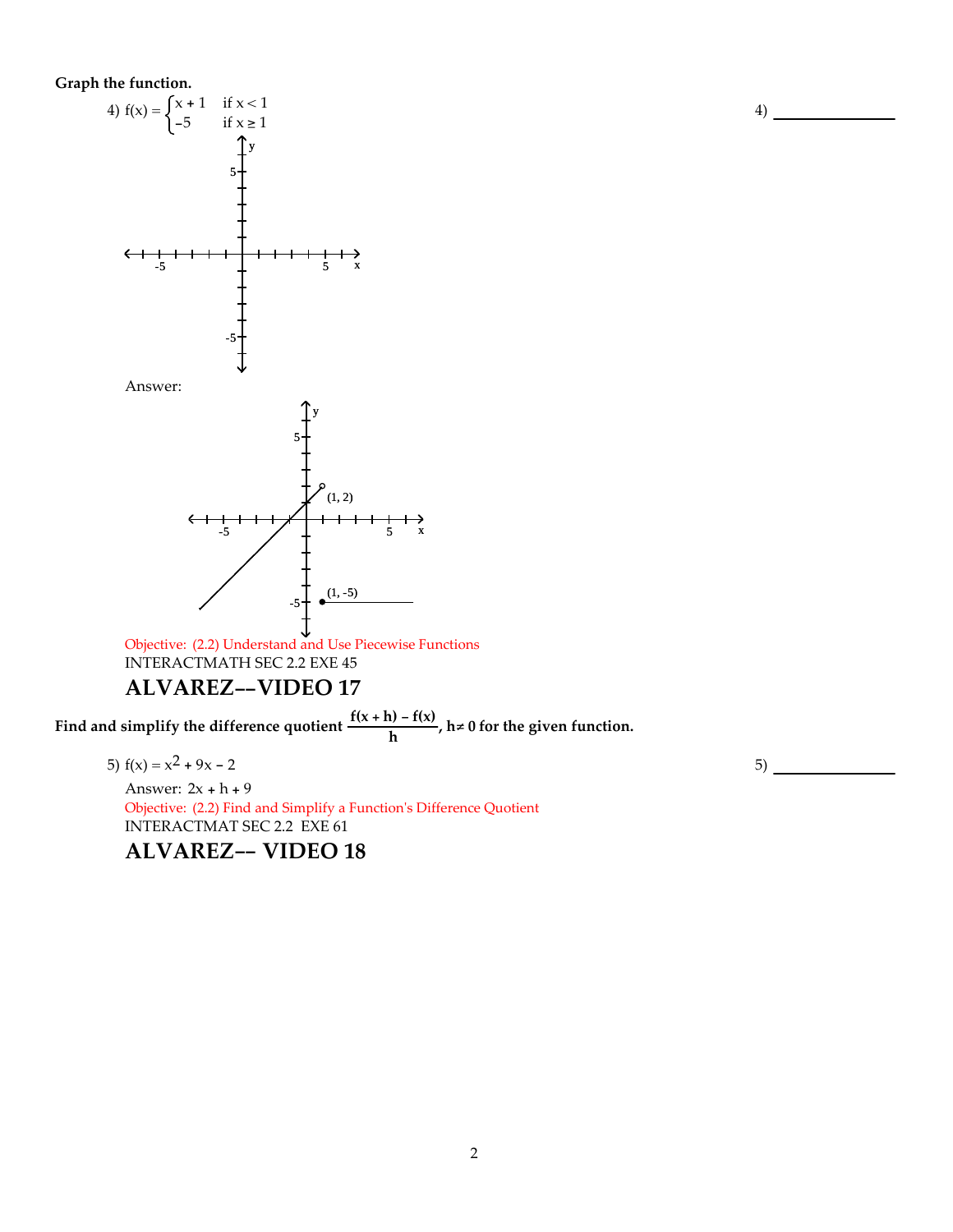### Use the graph of the function f, plotted with a solid line, to sketch the graph of the given function g.



Answer:



Objective: (2.5) Use Horizontal Shifts to Graph Functions INTERACTMATH SEC 2.5 EXE 19

# **ALVAREZ --VIDEO 22**

## **Find the domain of the function.**

Answer: (-∞, 24] Objective: (2.6) Find the Domain of a Function INTERACTMATH SEC 2.6 EXE 23 ALVAREZ--VIDEO 23

### **Given functions f and g, perform the indicated operations.**

8)  $f(x) = 9x - 2$ ,  $g(x) = 4x - 7$ Find  $f - g$ . Answer: 5x + 5

Objective: (2.6) Combine Functions Using the Algebra of Functions, Specifying Domains INTERACTMATH SEC 2.6 EXE 31 ALVAREZ--VIDEO 25

### **For the given functions f and g , find the indicated composition.**

9)  $f(x) = 3x + 14$ ,  $g(x) = 2x - 1$ (f∘g)(x) Answer: 6x + 11 Objective: (2.6) Form Composite Functions INTERACTMATH SEC 2.6 EXE 51 ALVAREZ--VIDEO 30

7)  $f(x) = \sqrt{24 - x}$  7)

 $\left(6\right)$ 

8)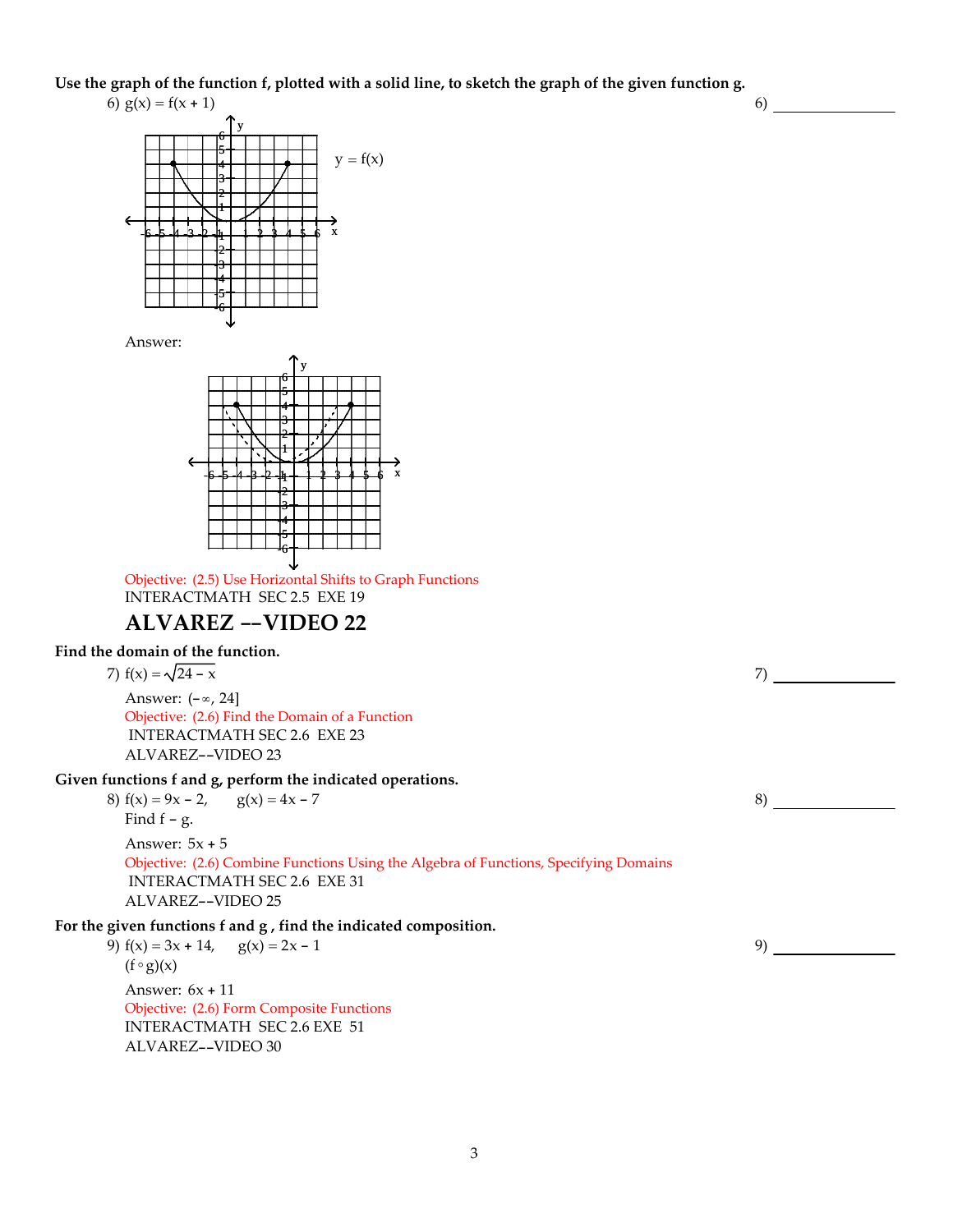10)  $f(x) = 4x^2 + 6x + 5$ ,  $g(x) = 6x - 7$ (g∘f)(x)

Answer:  $24x^2 + 36x + 23$ Objective: (2.6) Form Composite Functions INTERACTMATH SEC 2.6 EXE 53 ALVAREZ--VIDEO 31

### **Find the distance between the pair of points.**

11)  $(-1, -3)$  and  $(-5, 0)$  11)

Answer: 5 Objective: (2.8) Find the Distance Between Two Points INTERACTMATH SEC 2.8 EXE 3 ALVAREZ--VIDEO 33

**Find the midpoint of the line segment whose end points are given.**

Answer:  $(4, \frac{1}{2})$ 

Objective: (2.8) Find the Midpoint of a Line Segment INTERACTMATH SEC 2.8 EXE 19 ALVAREZ--VIDEO 35

### **Graph the equation.**

$$
13) x2 + y2 - 8x - 12y + 43 = 0
$$



Answer:



Objective: (2.8) Convert the General Form of a Circleʹs Equation to Standard Form INTERACTMATH SEC 2.8 EXE 53 ALVAREZ--VIDEO 36

10)

12) (5, 1) and (3, 0) 12)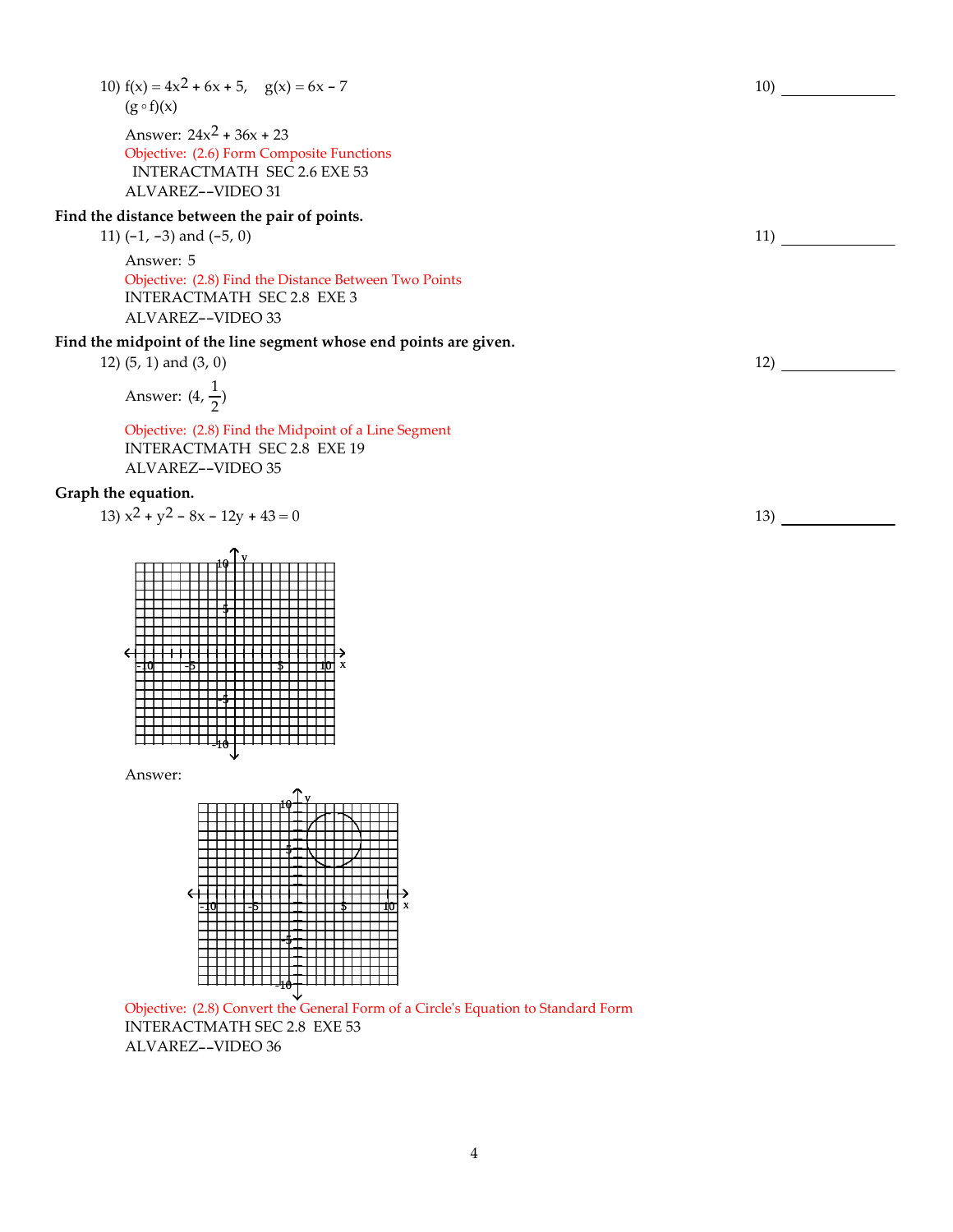**Use the vertex and intercepts to sketch the graph of the quadratic function.**



Answer:



Objective: (3.1) Graph Parabolas INTERACTMATH SEC 3.1 EXE 3 ALVAREZ--VIDEO 38

#### **Solve the problem.**

15) An arrow is fired into the air with an initial velocity of 160 feet per second. The height in feet of the arrow t seconds after it was shot into the air is given by the function

 $h(x) = -16t^2 + 160t$ . Find the maximum height of the arrow.

Answer: 400 ft Objective: (3.1) Solve Problems Involving a Quadratic Functionʹs Minimum or Maximum Value INTERACTMATH SEC 3.1 EXE 29 ALVAREZ--VIDEO 39

15)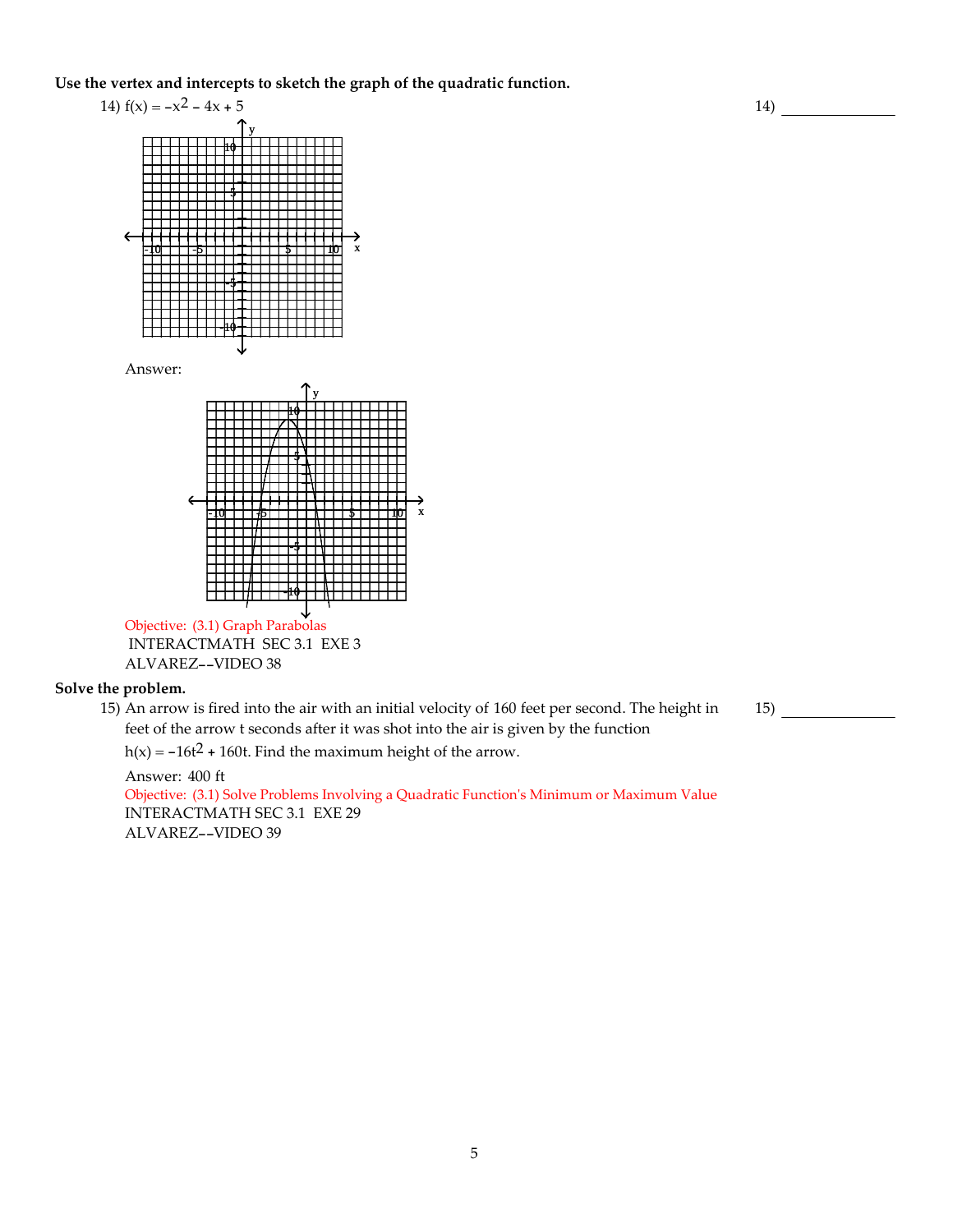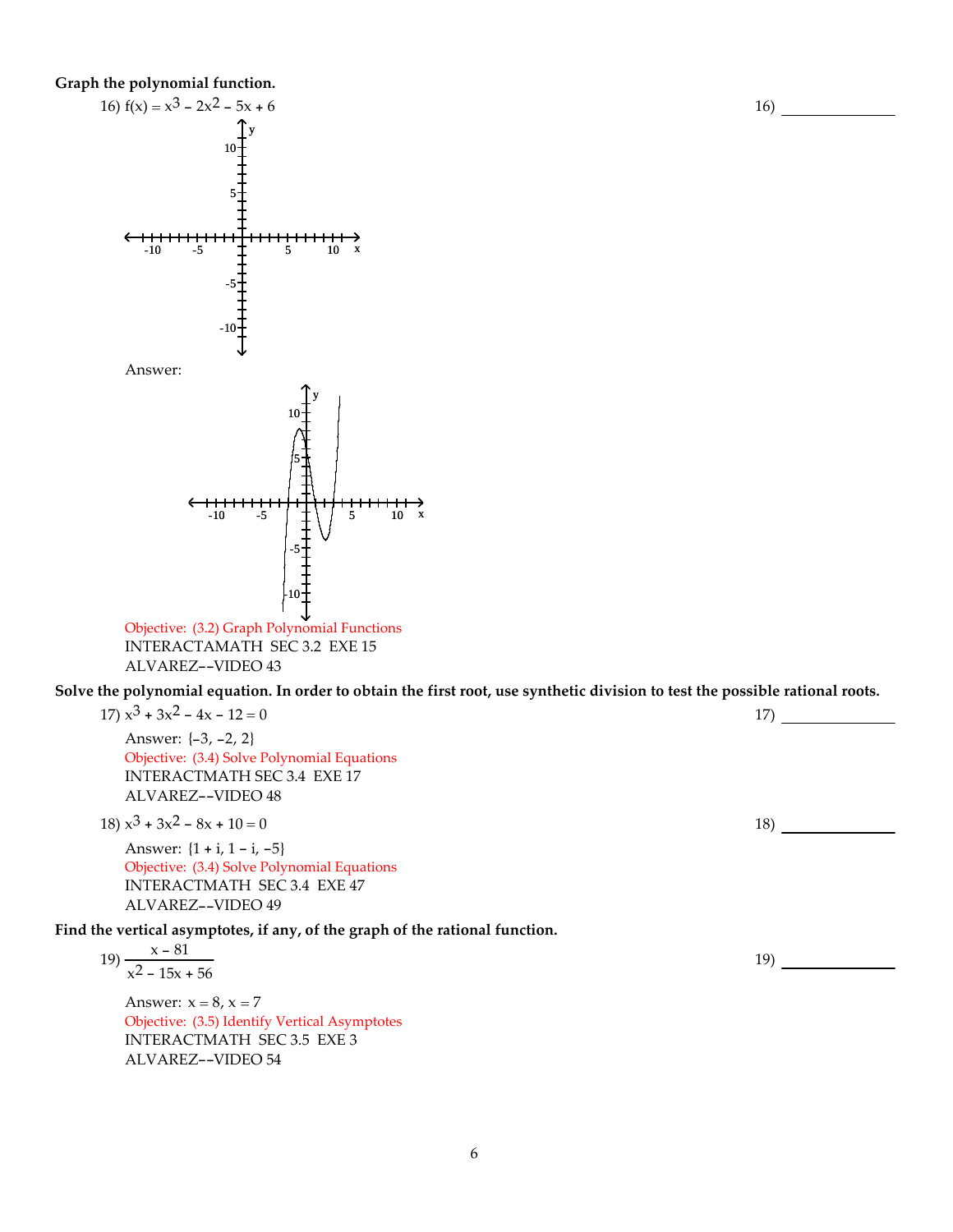Find the horizontal asymptote, if any, of the graph of the rational function.  
\n20) 
$$
g(x) = \frac{4x^2 - 7x - 5}{x^2 - 3x + 7}
$$
  
\nAnswer:  $y = \frac{4}{7}$   
\nObjective (3.5) Identify Horizontal Asymptotes  
\nINTEKACHMATH SEC3.5 EXE 35  
\nATVAREZ–-VIDEO 56  
\nFind the slant asymptote, if any, of the graph of the rational function.  
\n21)  $f(x) = \frac{x^2 + 3x - 8}{x - 4}$   
\nAnswer:  $y = x + 7$   
\nObjective (3.5) Identify Sant Asymptotes  
\nINTEKACTMATH SEC3.5 EXE 75  
\nALVAREZ–-VIDEO 57  
\nUse properties of logarithmic expression as much as possible. Where possible, evaluate  
\nlogarithmic expressions without using a calculator.  
\n22)  $log_a \left( \frac{x^4 \frac{3}{\sqrt{x + 5}}}{(x - 2)^2} \right)$   
\nAnswer: 4 log<sub>a</sub> x +  $\frac{1}{3}$  log<sub>a</sub> (x + 5) – 2 log<sub>a</sub> (x – 2)  
\nObjective: (4.3) Expand Logarithmic Expressions  
\nINTEKACHMATB SEC 43 EXE 27  
\nAI.VAREZ–-VIDEO 66  
\nSolve the equation by expressing each side as a power of the same base and then equating exponents.  
\n23)  $4x + 10 = 8x - 2$   
\nObjective: (4.4) Use Like Bases to Solve Exponential Equations  
\nNTEKACHMATB SCA + EXE 19  
\nAUVAREZ–-VIDEO 70  
\nSolve the logarithmic equation. Be sure to reject any value that is not in the domain of the original logarithmic  
\nexpressions. Give the exact answer: 26,  
\n23) log<sub>4</sub> (x - 4) + log<sub>4</sub> (x – 10) = 2  
\nAnswer: 12)  
\n24) \_\_\_\_\_\_\_\_  
\nAnswer: 12)  
\n25) \_\_\_\_\_\_\_\_  
\nAnswer: 14)  
\nObserve the logarithmic equation. Be sure to reject any value that is not in the domain of the original logarithmic  
\nexpression. Give the exact answer: 14)  
\nObserve: (24) Use the De-0-0ne Property of Logarithmic Equations  
\nINTEKACHMATH SEC 44 EXE 65  
\nALVAREZ–VIDEO 76  
\n2

ALVAERZ--VIDEO 80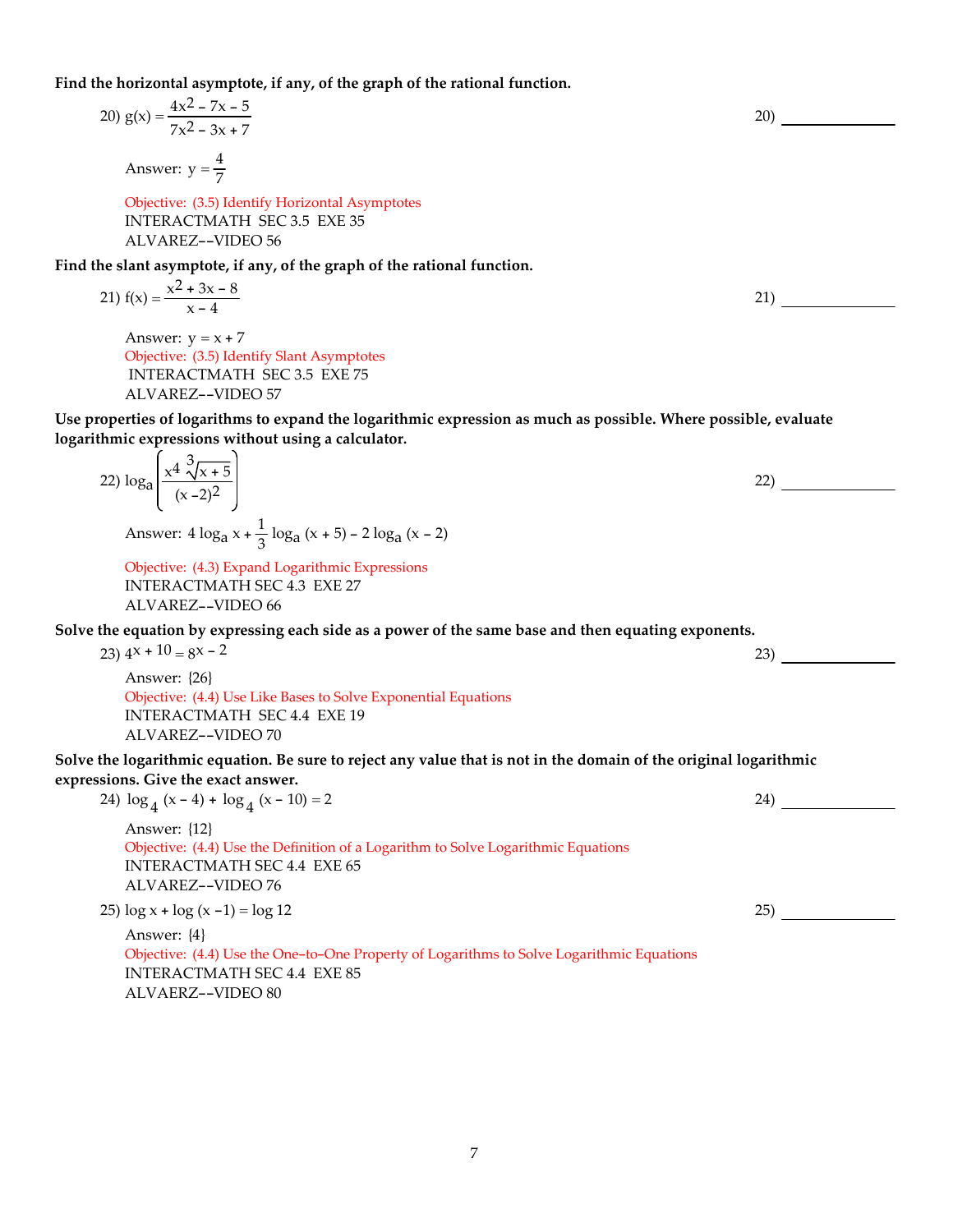#### **Solve the problem.**

26) The function A = A<sub>0</sub>e<sup>-0.0077x</sup> models the amount in pounds of a particular radioactive material stored in a concrete vault, where  $x$  is the number of years since the material was put into the vault. If 800 pounds of the material are placed in the vault, how much time will need to pass for only 504 pounds to remain?

Answer: 60 years Objective: (4.4) Solve Applied Problems Involving Exponential and Logarithmic Equations INTERACTMATH SEC 4.4 EXE 101 ALVAREZ--VIDEO 83

27) The population of a certain country is growing at a rate of 2.5% per year. How long will it

take for this country's population to double? Use the formula  $t = \frac{\ln 2}{k}$ , which gives the

time, t, for a population with growth rate k, to double. (Round to the nearest whole year.)

Answer: 28 years Objective: (4.4) Solve Applied Problems Involving Exponential and Logarithmic Equations INTERACTMATH SEC 4.4 EXE 101 ALVAREZ--VIDEO 84

#### **Solve the system of equations.**

28)  $x + y + z = -6$  $x - y + 3z = 2$  $3x + y + z = -14$ Answer: {(-4, -3, 1)} Objective: (5.2) Solve Systems of Linear Equations in Three Variables INTERACTMATH SEC 5.4 EXE 7 ALVAREZ-VIDEO 89

### **Find the indicated sum.**

$$
29) \sum_{i=3}^{5} (i^2 + 2) \tag{29}
$$

Answer: 56 Objective: (8.1) Use Summation Notation INTERACTMATH SEC 8.1 EXE 33 ALVAREZ--VIDEO 98

**Use the Binomial Theorem to expand the binomial and express the result in simplified form.**

Answer:  $8x^3 + 36x^2 + 54x + 27$ Objective: (8.5) Expand a Binomial Raised to a Power INTERACTMATH SEC 8.5 EXE 11 ALVAREZ--VIDEO 99

26)

27)

28)

 $30)$   $(2x + 3)^3$   $(3)$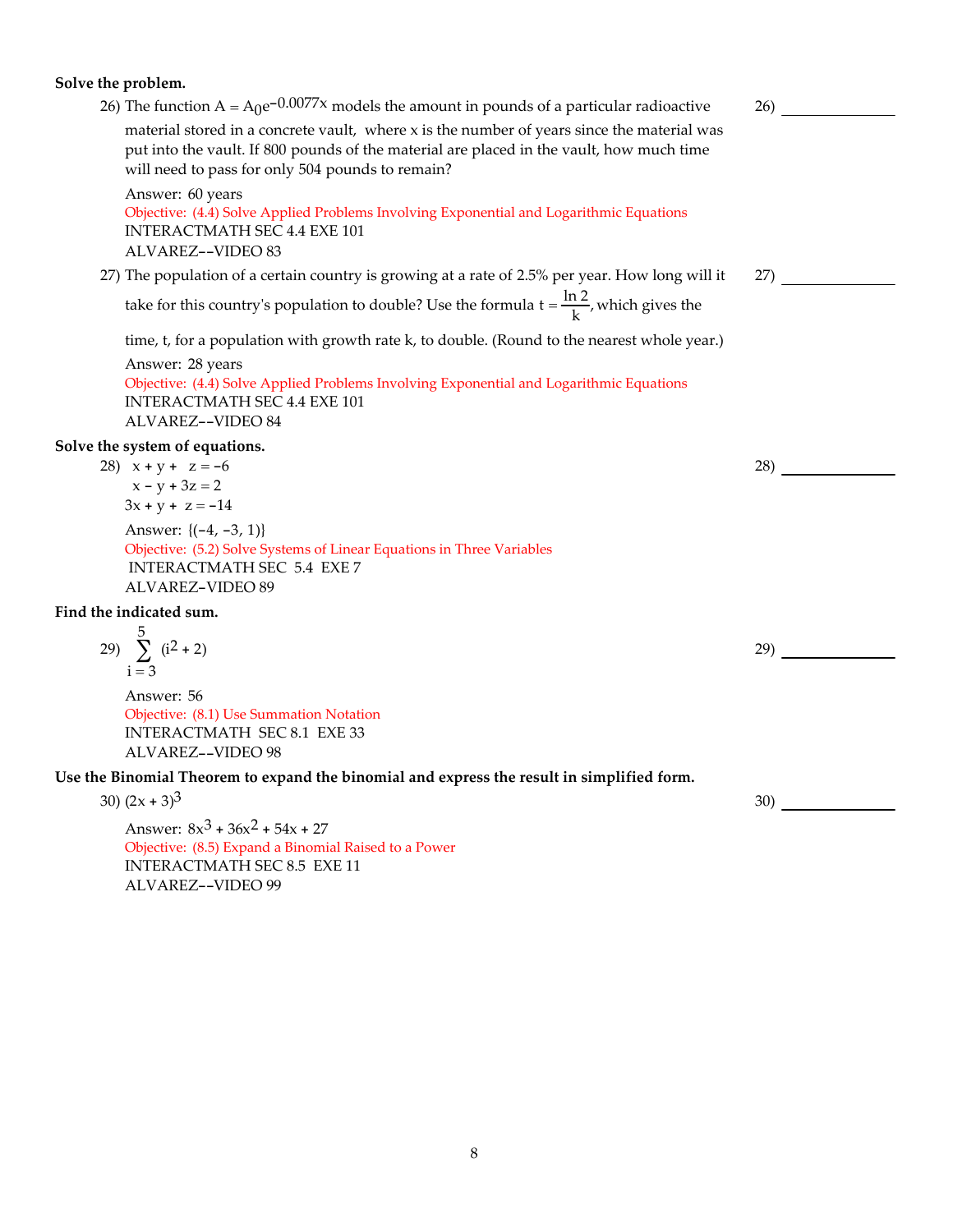# Answer Key Testname: AT4M1314BLI2810NM

1) {7 - 2i, 7 + 2i} 2) {5} 3) maximum: (0, 1); minimum: (2, -3) 4)